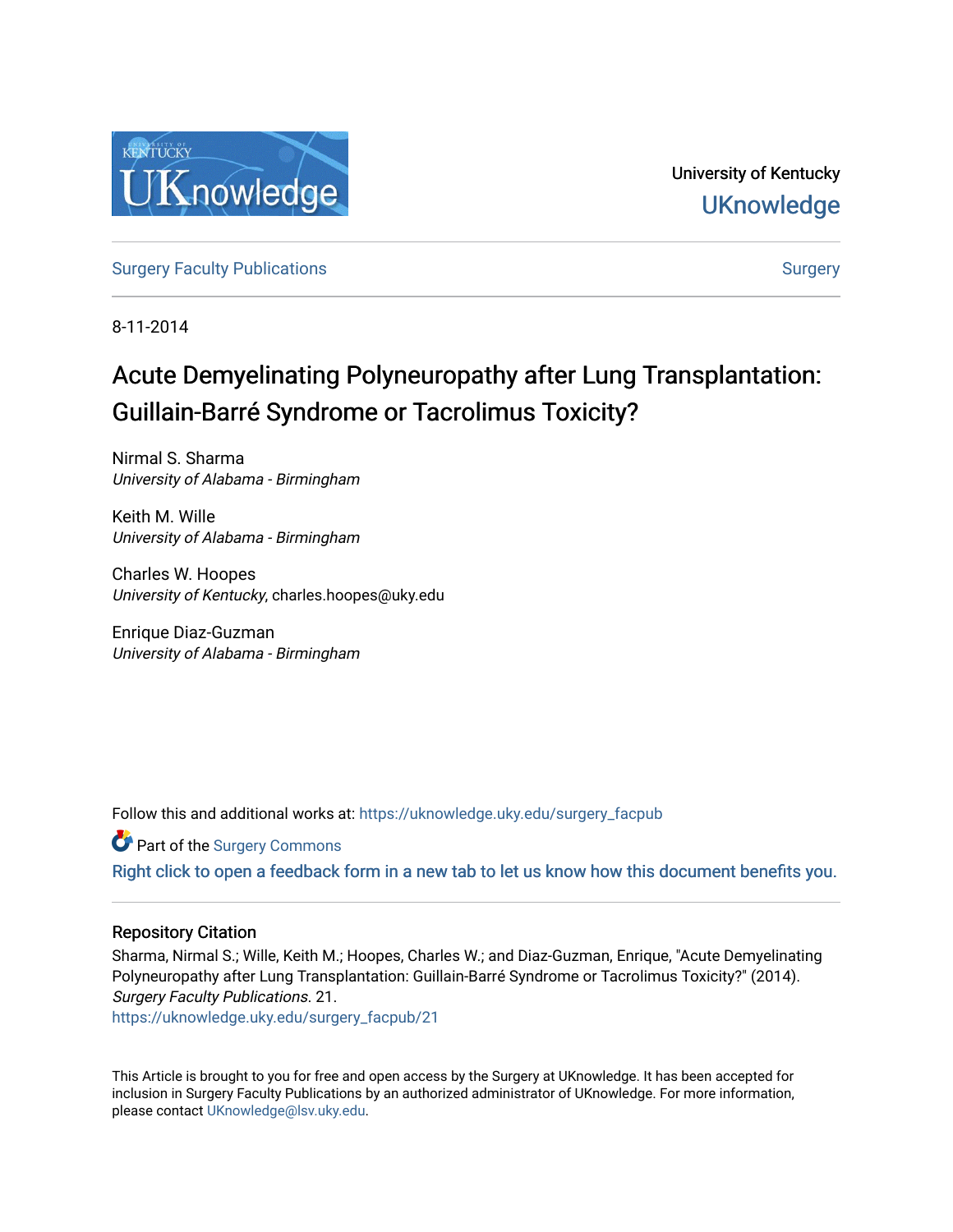## Acute Demyelinating Polyneuropathy after Lung Transplantation: Guillain-Barré Syndrome or Tacrolimus Toxicity?

Digital Object Identifier (DOI) http://dx.doi.org/10.1155/2014/685010

## Notes/Citation Information

Published in Case Reports in Transplantation, v. 2015, article 685010, p. 1-4.

Copyright © 2014 Nirmal S. Sharma et al.

This is an open access article distributed under the [Creative Commons Attribution License](http://creativecommons.org/licenses/by/3.0/), which permits unrestricted use, distribution, and reproduction in any medium, provided the original work is properly cited.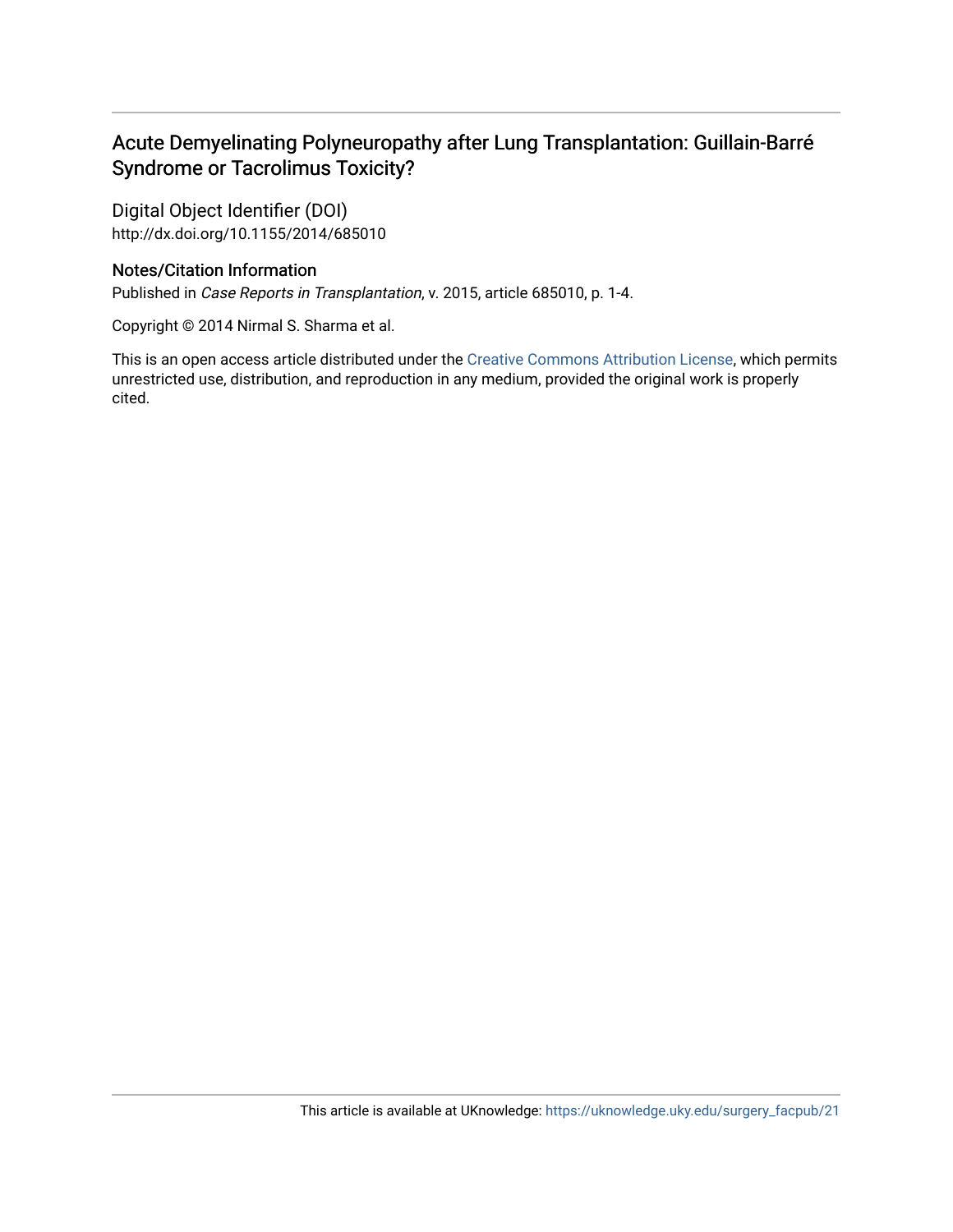

# *Case Report*

# **Acute Demyelinating Polyneuropathy after Lung Transplantation: Guillain-Barré Syndrome or Tacrolimus Toxicity?**

## **Nirmal S. Sharma,1 Keith M. Wille,1 Charles W. Hoopes,<sup>2</sup> and Enrique Diaz-Guzman1,3**

*<sup>1</sup> Department of Pulmonary & Critical Care, University of Alabama at Birmingham, AL, USA*

*<sup>2</sup> Department of Cardiothoracic Surgery, University of Kentucky, Lexington, KY 40506, USA*

*<sup>3</sup> UAB ECMO Program, Cardiothoracic Transplant, University of Alabama at Birmingham,*

*619 19th Street S., Jefferson Tower 1102, Birmingham, AL 35294, USA*

Correspondence should be addressed to Enrique Diaz-Guzman; diaze@uab.edu

Received 3 July 2014; Accepted 30 July 2014; Published 11 August 2014

Academic Editor: Stefano Faenza

Copyright © 2014 Nirmal S. Sharma et al. This is an open access article distributed under the Creative Commons Attribution License, which permits unrestricted use, distribution, and reproduction in any medium, provided the original work is properly cited.

Guillain-Barre syndrome (GBS) has been described after solid organ and bone marrow transplantation mostly due to viral infections ´ and possibly calcineurin inhibitors. Incidence after bone marrow transplant is 0.3–0.7%, though incidence in other transplants is not well known. We present the first description of tacrolimus associated GBS in lung transplant recipients in the English language literature. The pathophysiology of tacrolimus-induced polyneuropathy is not known, but some have hypothesized that tacrolimus induces an inflammatory phenomenon by differential effects on T cell subsets. Diagnosis of association may be challenging and requires high index of suspicion. The optimal treatment of GBS-associated with tacrolimus after lung transplantation is unknown, although drug discontinuation may result in improvement in some patients, while some reports suggest that the use of IVIG and/or plasmapheresis may be helpful and safe in organ transplant recipients with severe symptoms.

#### **1. Introduction**

Guillain-Barré syndrome (GBS) is an autoimmune neurological disorder characterized by acute demyelinating changes of the peripheral nervous system that result in an ascending paralysis and characterized by severe bilateral symmetric weakness of the limbs [1]. The majority of cases are associated with an upper respiratory tract infection, gastrointestinal illness, or recent immunization, but a wide variety of infections and exposures have been described in association with the syndrome [2]. GBS can occur after liver, kidney, heart, lung, and bone marrow transplantation [3]. Although viral infections are the most common attributable cause in organ transplant recipients, calcineurin inhibitors have been postulated as a potential cause of GBS. We describe the course and treatment of two lung transplant recipients diagnosed with GBS occurring in association with the use of tacrolimus.

#### **2. Case Report 1**

A 68-year-old male with history of COPD presented four months after bilateral lung transplantation complaining of dizziness, generalized weakness, fatigue, and difficulty in ambulating. His immediate postoperative course was uncomplicated and pulmonary function testing was normal after a three-month follow-up. The patient's medications included prednisone (20 mg/day), mycophenolate mofetil (1000 mg twice/day), and tacrolimus (5 mg twice/day). The patient denied a history of upper respiratory infection, diarrhea, recent travel, immunization, or use of new medications prior to the beginning of his symptoms. Physical examination showed normal upper extremities motor strength and symmetric mild reduction of lower extremity strength (3/5) without sensory deficits. Deep tendon reflexes were normal. Tacrolimus level was adjusted to therapeutic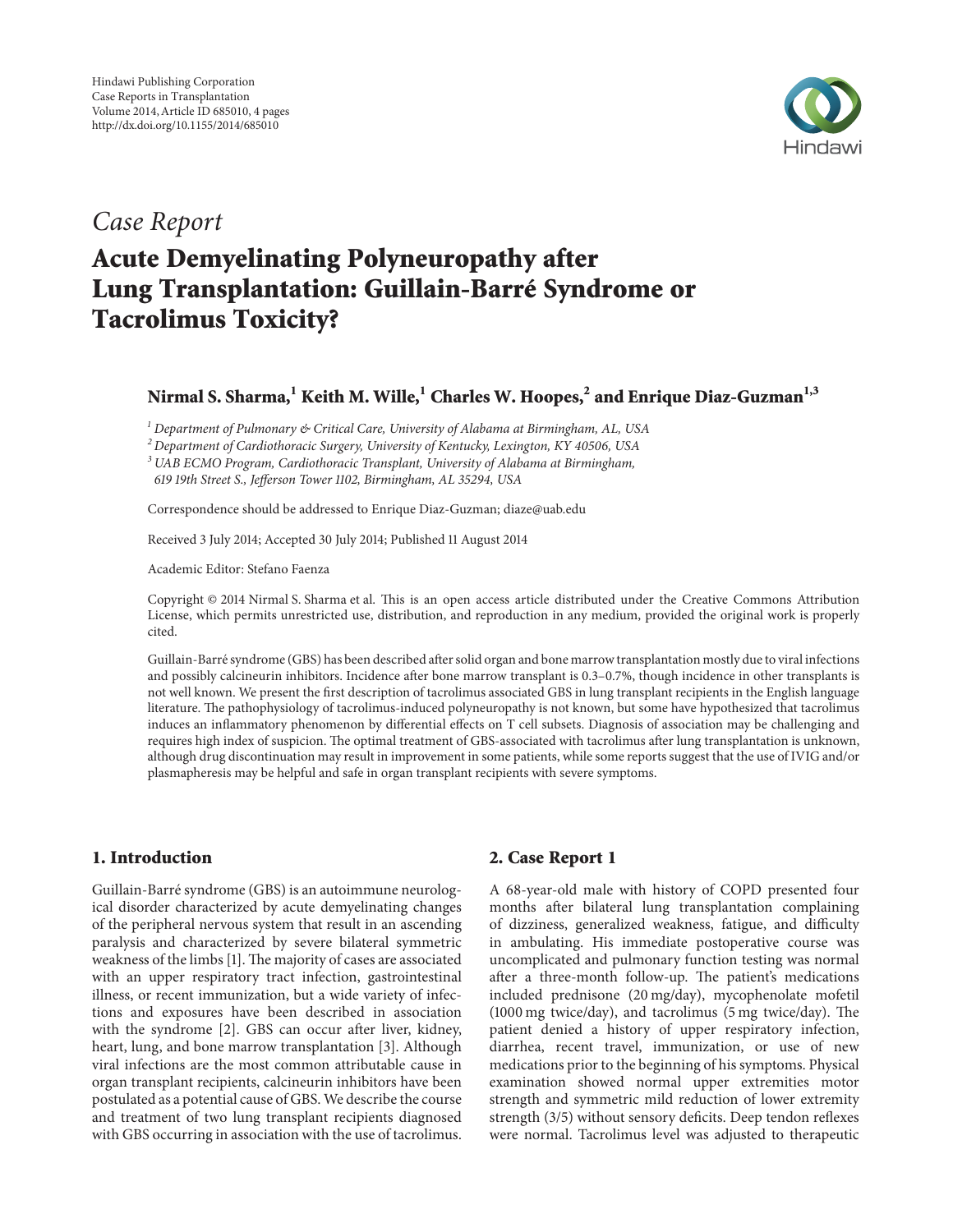target of 10 ng/mL (range 8–12 ng/mL). The average measured tacrolimus level during the prior three months was  $10.5 \pm 4.1$  ng/mL. Microbiology results were negative for cytomegalovirus (CMV) and Epstein Barr virus (EBV) DNA by PCR in the serum. An MRI of the head with contrast was normal. Approximately two weeks later, the patient reported further decline in motor strength and inability to ambulate. Physical exam revealed hypoactive deep tendon reflexes and symmetric bilateral lower extremity weakness (1/5). The patient underwent a lumbar puncture which revealed protein of 76 mg/dL and glucose of 68 mg/dL. Urine, blood, and CSF cultures were negative for bacteria, fungi, and viruses, while a repeat serum CMV DNA by PCR was negative. An MRI of the spine revealed mild degenerative cervical spine disease without evidence of spine compression. Electromyogram (EMG) and nerve conduction studies showed increased latency and decreased amplitude of the left ulnar sensory and left sural sensory and decreased conduction velocity and decreased amplitude of the left tibial motor and left ulnar motor consistent with an acute demyelinating polyneuropathy with axonal changes. At this point, the patient's neurological findings were felt to be secondary to GBS associated with tacrolimus. Tacrolimus was discontinued and the patient was started on cyclosporine. Approximately ten days later, the patient continued with inability to ambulate and developed severe dyspnea. At this point, the patient  $FEV<sub>1</sub>$  decreased by 50% from baseline. The patient was admitted to the ICU and was treated with five sessions of total plasma exchange. Due to the possible association between calcineurin inhibitor use and neurotoxicity, cyclosporine was discontinued and the patient was started on sirolimus. After completion of plasmapheresis, the patient reported a 50% increase in his lower extremity motor strength. Repeat neurophysiologic testing showed improvement in EMG and nerve conduction studies. Over the next several weeks, the patient continued to improve and was discharged from the hospital to complete outpatient rehabilitation. During follow-up, the patient reported episodes of orthostatic hypotension refractory to treatment with fludrocortisones, midodrine, and salt supplementation. These symptoms were attributed to autonomic dysfunction associated with GBS. The symptoms ultimately resolved and the patient was able to regain full physical strength approximately three months later.

#### **3. Case Report 2**

A 71-year-old male with a history of idiopathic pulmonary fibrosis was seen in clinic eight months after undergoing single lung transplantation with complains of generalized malaise, fatigue, lower extremity weakness, and difficulty in ambulating. His immediate postoperative course was complicated by a fall resulting in a T8 compression fracture not associated with spinal cord injury and requiring nonoperative medical management. Patient's medications during this visit included prednisone (15 mg/day), mycophenolate mofetil (1000 mg twice/day), and tacrolimus (2.5 mg twice/day). Tacrolimus level was adjusted to therapeutic target of 10 ng/mL (range  $8-12$  ng/mL). The average measured tacrolimus level during the prior six months was  $9.4 \pm$  3.8 ng/mL. Physical examination during this visit showed evidence of decreased motor strength in lower extremities (2/5) and decreased deep tendon reflexes. There were no sensory deficits. An MRI of the spine showed evidence of prior T8 compression fracture but no spinal cord injury. Lumbar puncture revealed CSF glucose of 76 mg/dL and protein of 265 mg/dL. Blood, urine, and CSF cultures were negative for bacterial, viral, or fungal organisms, and serum CMV DNA by PCR was negative. Acetylcholine receptor antibody levels (binding, blocking, and modulating) were not elevated. An EMG revealed polyneuropathy and both sensory and motor axonal demyelination. Nerve conduction studies revealed that motor and sensory conduction studies of the left leg and left arm were significant for absent left sural and ulnar sensory, low amplitude left tibial motor, borderline prolonged latency, and reduced conduction velocity left ulnar motor. Again, the patient's weakness was felt to be consistent with GBS secondary to tacrolimus. The patient was started on plasmapheresis and reported subjective improvement in his lower extremity strength after two sessions of therapy. Tacrolimus was discontinued and sirolimus (4 mg/daily) was added to the patient's immunosuppressive regimen. At the time of his discharge, the patient was able to ambulate with minimal assistance and was referred to outpatient physical therapy to continue his rehabilitation.

#### **4. Discussion**

We describe two cases of GBS attributed to tacrolimus use after lung transplantation. GBS is an uncommon disease with a worldwide incidence of 1 to 2 cases per 100,000/year [4], whereas the incidence of GBS occurring after solid or bone marrow transplantation is not known. Studies describing complications in bone marrow transplant recipients suggest an incidence of GBS of 0.3–0.7% [5, 6], while a previous review of the literature that included all cases of GBS in transplant recipients found only 30 cases of GBS occurring after solid organ transplantation (13 liver, 6 heart and lung, and 11 kidney transplant recipients). In the majority of these reports, male patients are affected more frequently than females and the onset of symptoms occurred within three months to one year of the transplant [7].

Frequently described as an autoimmune disorder, GBS has been thought to be rare among transplant patients, and immunosuppression has been considered by some as "protective" for the development of GBS [8]. Nevertheless, reports of GBS developing in immunocompromised hosts such as patients with acute leukemia, HIV, and bone marrow transplant recipients demonstrate that GBS may occur despite profound immunosuppression [9].

Among transplant recipients, GBS has been mostly associated with cytomegalovirus infection and recent immunization use [7, 10]. Alternatively, the use of tacrolimus has been postulated by some as a possible and rare cause of GBS in this population. Bronster et al. described a patient developing a subacute form of demyelinating sensorimotor polyneuropathy four months after liver transplantation. The authors concluded that the neurological findings were caused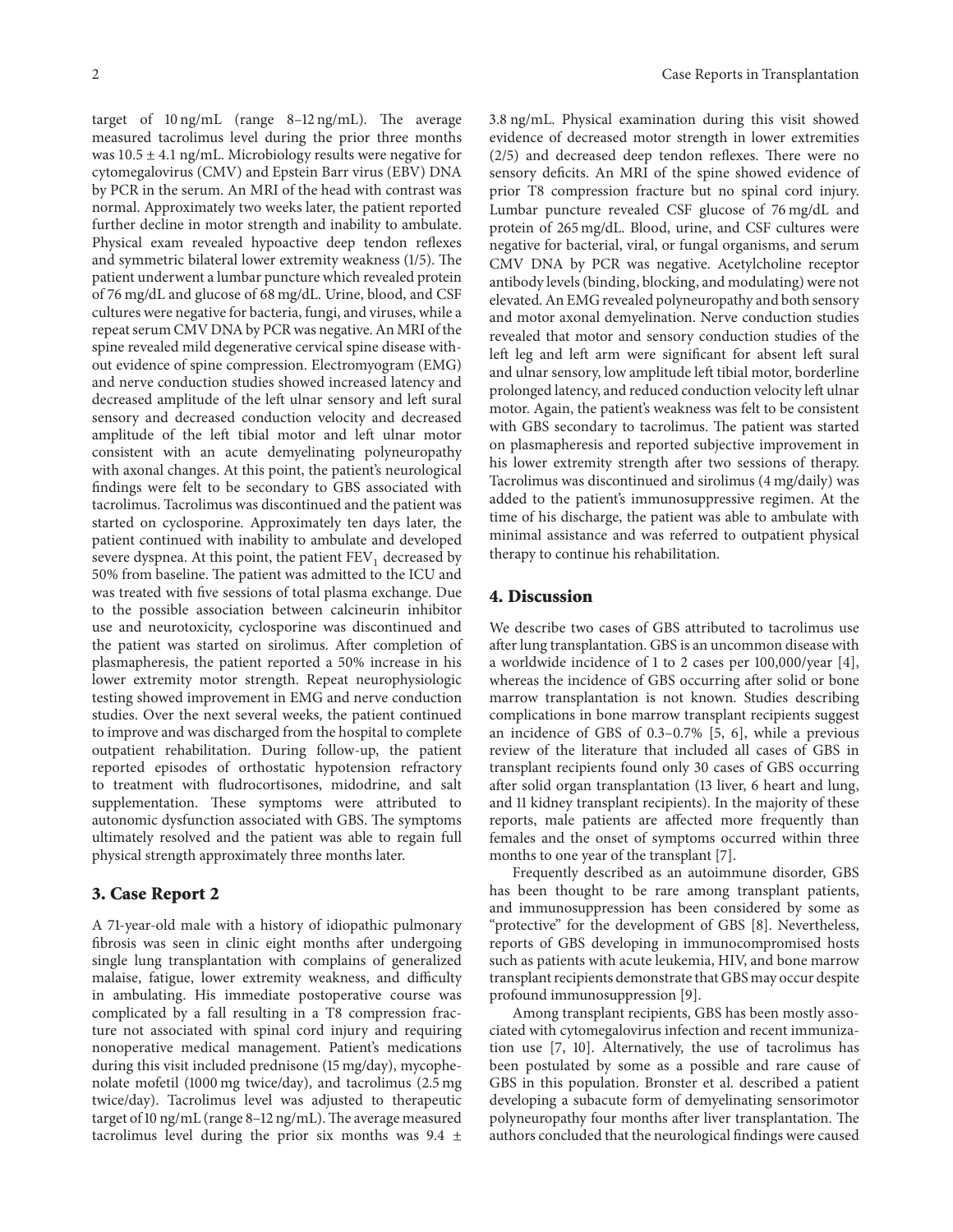by tacrolimus and the patient improved after drug discontinuation [11]. Similarly, Kaushik et al. described a patient developing Miller-Fischer variant of GBS in a liver transplant recipient. In this report, the authors used the Naranjo probability scale and postulated a probable relation between the clinical manifestations and tacrolimus therapy [12]. The pathophysiology of tacrolimus-induced polyneuropathy is not known, but some have hypothesized that tacrolimus induces an inflammatory phenomenon by differential effects on T cell subsets [13].

To our knowledge, our report is the first that suggests an association between GBS and tacrolimus in lung transplantation. GBS occurring after lung transplantation has rarely been reported in the literature. Falk et al. described a lung transplant recipient developing GBS in association with cyclosporine [14]. Interestingly, our first case presented with clinical features of autonomic dysfunction similar to those described by Falk et al. in their report.

The differential diagnosis of GBS after organ transplantation in patients receiving tacrolimus includes peripheral sensorimotor polyneuropathy and chronic inflammatory demyelinating polyneuropathy (CIDP). The association between tacrolimus and peripheral mononeuropathy or polyneuropathy is well described in the literature [15]. The pathophysiology of tacrolimus-neurotoxicity is not well studied, although most cases are described in association with high systemic levels of the drug [16, 17]. Although nerve conduction studies in patients with tacrolimus polyneuropathy may also show evidence of demyelinating changes, the symmetric ascending presentation and the absence of a history of elevated tacrolimus levels favor the diagnosis of GBS over tacrolimus polyneuropathy in our patients.

CIDP has been rarely reported affecting transplant patients. Nevertheless, a recent prospective study found an incidence of 0.6% among 1557 solid organ transplant recipients suggesting a higher prevalence in transplant recipients compared to the general population [18]. CIDP shares many features with GBS and therefore establishing the correct diagnosis may be sometimes difficult. The latter is frequently described as an acute clinical syndrome, whereas symptoms in CIDP tend to progress slowly over eight weeks or several months. In addition, patients with GBS frequently have prominent motor involvement with relatively few sensory findings, and autonomic dysfunction is uncommon in patients with CIDP [19].

The optimal treatment of acute or chronic demyelinating polyneuropathy associated with tacrolimus in transplant recipients is unknown. Several reports of liver and renal transplant patients treated with IVIG and/or plasmapheresis show that these therapies are successful and result in neurological improvement, although other reports of tacrolimus induced polyneuropathy also suggest that discontinuation of the drug without further therapy results in similar improvement [20]. Labate et al. described a heart transplant recipient with clinical features suggestive of CIDP with improvement of clinical findings and resolution of demyelinating features three months after discontinuation of tacrolimus [21]. In our first case, discontinuation of tacrolimus did not result in improvement of the symptoms, although due to severity of the weakness we initiated plasma exchange soon after tacrolimus discontinuation. While it is possible that both patients could have improved clinically without further therapy after drug discontinuation, we elected for plasma exchange therapy due to the severity of their neurologic derangements.

We conclude that GBS after organ transplantation is rare. Nevertheless, recent reports suggest that chronic demyelinating polyneuropathy may be more common in transplant recipients than in the general population [18]. In addition, it is likely that the disease is underrecognized and many patients may be erroneously diagnosed with physical deconditioning or peripheral polyneuropathy associated with comorbid conditions (i.e., diabetes, etc.). If undiagnosed, these conditions may lead into severe disability; therefore, we feel that transplant physicians must be aware of the possible association between tacrolimus and GBS or CIDP. The optimal treatment of GBS associated with tacrolimus after lung transplantation is unknown, although drug discontinuation may result in improvement in some patients, while most reports suggest that the use of IVIG and/or plasmapheresis may be helpful and safe in organ transplant recipients with severe symptoms.

#### **Abbreviations**

- CIDP: Chronic inflammatory demyelinating
- polyneuropathy
- CMV: Cytomegalovirus
- CSF: Cerebrospinal fluid
- COPD: Chronic obstructive pulmonary disease
- EBV: Epstein Barr virus
- EMG: Electromyogram
- $FEV<sub>1</sub>$ : Forced expiratory volume in one second GBS: Guillain-Barré syndrome
- Guillain-Barré syndrome
- PCR: Polymerase chain reaction.

#### **Disclosure**

There was no funding source needed for this paper. The paper represents original work that is not being considered or has been accepted for publication elsewhere.

#### **Conflict of Interests**

The authors declare that there is no conflict of interests regarding the publication of this paper.

#### **References**

- [1] N. Yuki and H. P. Hartung, "Guillain-Barré syndrome," The New *England Journal of Medicine*, vol. 366, no. 24, pp. 2294–2304, 2012.
- [2] T. A. Hardy, S. Blum, P. A. McCombe, and S. W. Reddel, "Guillain-barre syndrome: modern theories of etiology," *Current Allergy and Asthma Reports*, vol. 11, no. 3, pp. 197–204, 2011.
- [3] L. Zhang, S. Arrington, and Y. Keung, "Guillain-Barré syndrome after transplantation," *Leukemia and Lymphoma*, vol. 49, no. 2, pp. 291–297, 2008.